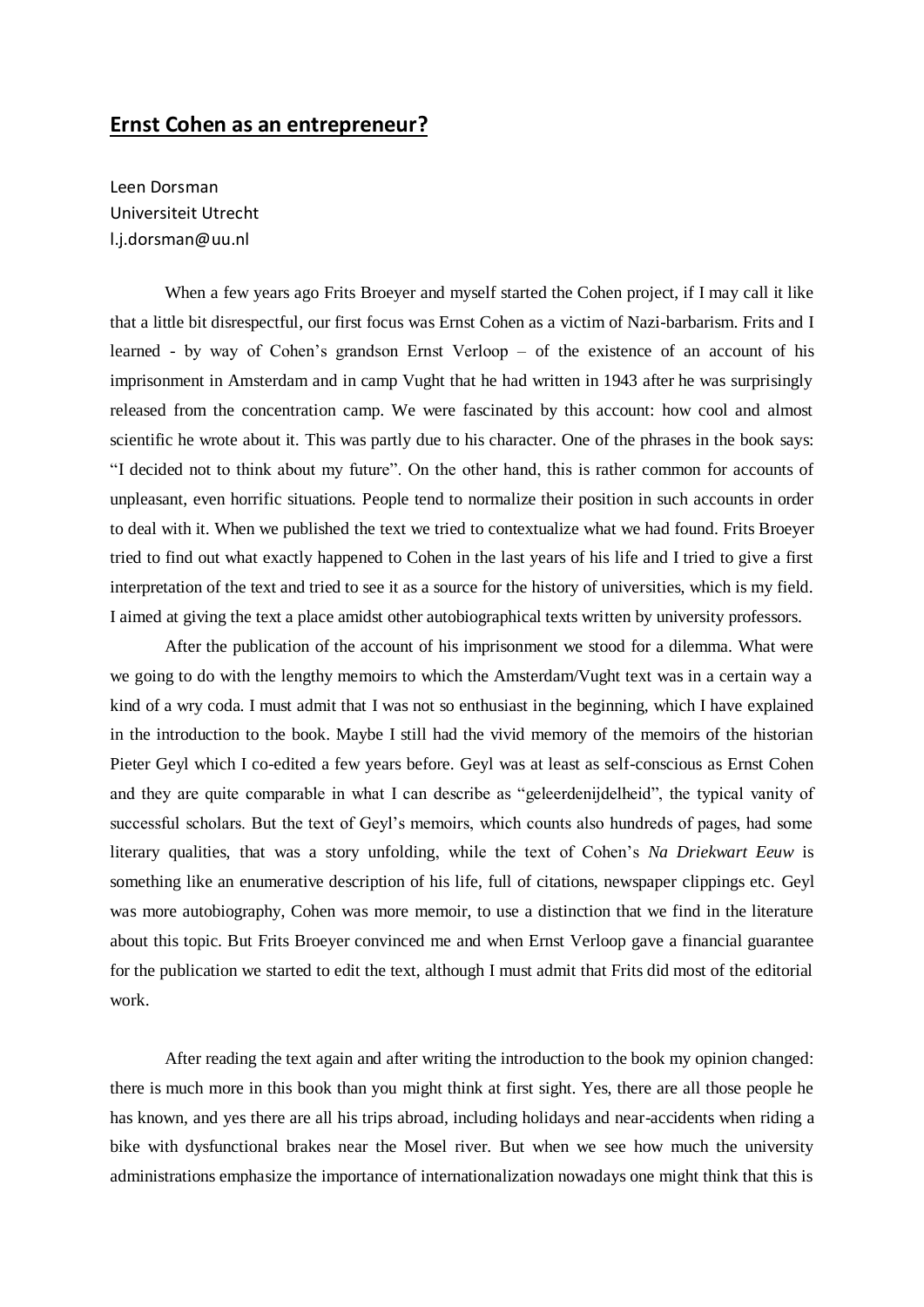a direction we only recently took. The historian of science knows better. In the University Museum, here in Utrecht, we keep the wallet of one of Utrecht's greatest scientists, the physiologist and ophthalmologist Frans Donders who was born in 1818 and died in 1889. It is not a coincidence that we find in this wallet two kinds of objects: cartes de visite and train tickets. And if we didn't know yet how much the nature of science is international with an urge for travelling that was boosted with the coming of trains in the nineteenth century, one has only to look at Ernst Cohen's life. He was travelling constantly and corresponding with everyone who meant something in the field of chemistry. In this respect the memoirs of Ernst Cohen can learn us a lot and provide ammunition for the thesis that internationalization is and was standard procedure in science.

Historians of science nowadays are interested also in networks: how are they organized? how do they function in the process of transferring knowledge or theories? how are they maintained? In Cohen's memoirs you can also see that these networks or circles overlap and that some are rather old. One of those of which Ernst Cohen was an active member was a committee with a very long name: the *Comité Permanent des Tables annuelles de constantes et données numériques de chimie, de physique et de technologie*, a commission to standardize scientific terminology and measurement. It is what some historians of science call "the need for cognitive homogeneity", a need that became stronger in the third quarter of the nineteenth century when developments in the natural sciences speeded up. It shows not only something of the scientific curiosity that has always been at the basis of scientific cooperation and exchange, but it is also a sign that there was no way back to the national scientific cultures of the first half of the nineteenth century. Ernst Cohen knew and he was in the middle of the process.

I will not elaborate any longer on this international side of the networking Ernst Cohen, Geert Somsen will tell us later this morning about the breakdown of some of these networks as a result of the First World War and the efforts of Cohen and a group of fellow scientists from Utrecht and the rest of the Netherlands to pick up the bits and pieces. It only shows how rich a source the memoirs of Ernst Cohen are for the historian of science.

As I said, the memoirs of Ernst Cohen provide a lot of facts and insights in his life and times. He was many-sided. To my surprise and to my pleasure he had a weakness for history and although they are contributions of a certain kind, in his bibliography one nevertheless can find a whole list of articles on historical themes ranging from eighteenth century work on Boerhaave to biographical contributions on chemists in the twentieth century. One of the most sympathetic quotes by Cohen is from a speech he held at Cornell University in Ithaca, New York, in 1926 when he was there as a visiting professor. He said that he hoped that every student would set up a little library of his own. And then he continued: "In this library he should find a place for books which treat the history of science, as well as for those which I should like to call the 'belles lettres' of science... Historical studies are part and parcel of a scientific education... The man who studies the history of science will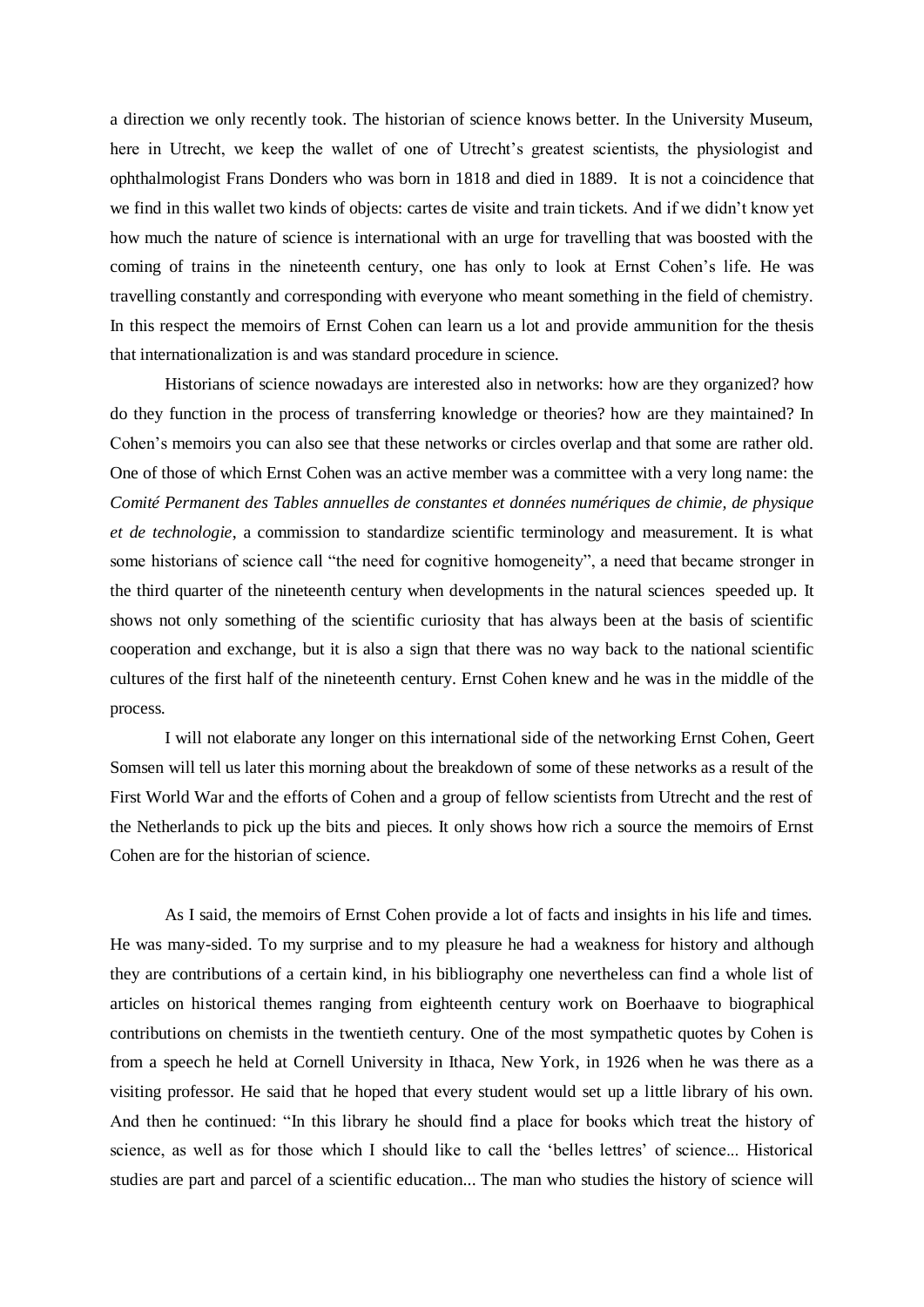get a better insight into the problems that are nowadays a center of interest..." This was a Cohen I had not expected. There was however a Cohen which I expected, but didn't find. The title of my contribution today is "Ernst Cohen as an entrepreneur?". This title is explicitly with a question mark. Because to me that is one of the enigma's of Ernst Cohen. But first, let us look at the context.

I said before that sometimes we find contemporary issues about science and about the university that are debated so vehemently that you would almost believe that it is the first time they are on the agenda. It is not only internationalization. For instance there is also the idea of the commercialization of the university and the sciences. The critics speak of a large scale bargain sale of the university, they speak of selling the soul of the university to the devil and see a neo-liberal conspiracy to degrade everything that is sacred. One of my colleague historians wrote an article with the title: "From homo academicus to homo economicus." He also edited a book *If you're so smart, why aren't you rich?* This not an isolated outcry of a Dutch historian who has lost touch with the real world. A random pick into my own library produces Jennifer Wasburn's *University Incorporated. The corporate corruption of higher education* and also *Mission and Money. Understanding the University*. These books are all warnings against the entrepreneurial university. I will not go into the question here if we all are indeed going to the devil or that we are heading full speed to the MacUniversity, but it is important to make one remark at least: this is much more complex than can be summarized in a slogan and most important: this has an historical background.

First we must make a distinction in the concept of the commercial university. Very often people confuse the idea of practical knowledge or applied science on the one hand with the commercial university in the way as it is used in the book I just mentioned. Applied science or the production of practical knowledge is as old as science or knowledge production itself. But somehow there is this idea of pure science which is not only meant as theoretical or non-experimental science, but the term "pure" has also moral connotations. It has something to do with what is sometimes called the myth of Wilhelm von Humboldt, the philosopher and founder of the University of Berlin. His ideas about Lernfreiheit and Lehrfreiheit - the freedom to teach and the freedom to learn – have had a huge impact on the concept of the university and the concept of modern science. Many people believed that this set of ideas were the basis of the enormous success of German science in the nineteenth century and especially the notion of the so-called pure science: science without state intervention and without bonds with the industry. Historical research has – however – shown that the success of German science *and* industry in the nineteenth century is surprisingly – or maybe not so surprisingly – the result of a close cooperation between state, industry and science.

In the Dutch situation an important date is 1876 when at last a Law on Higher Education was issued. With this law *higher* education became *scientific* education and one of the results of the implementation of this law was that the universities started to train their students to become scientists. It is also the period of the Second Golden Age as it is sometimes called, the era in which the first generation of Nobel prize winners are building up their career: Van 't Hoff, Lorenz, Zeeman, Van der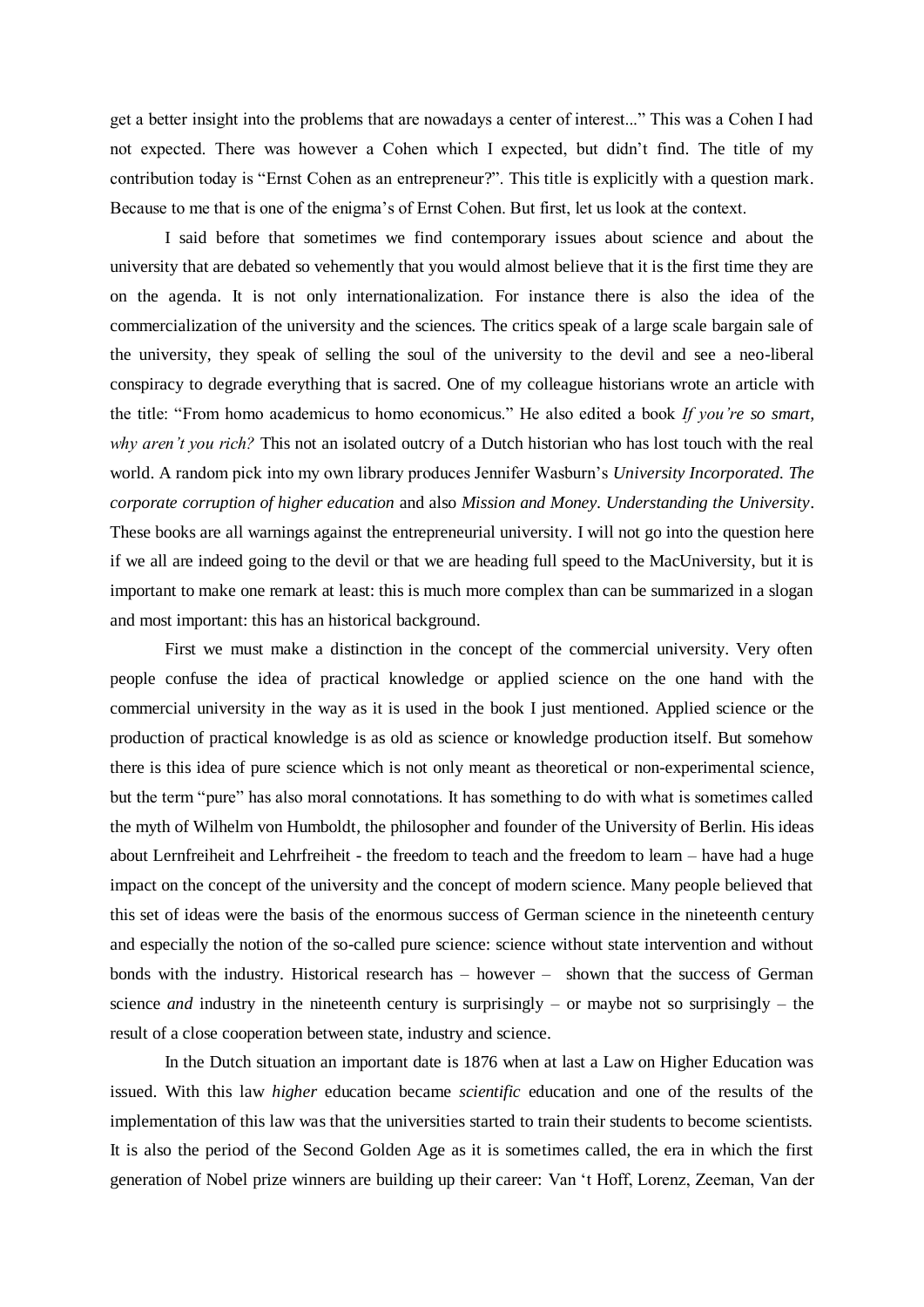Waals and Kamerlingh Onnes. It might be argued that in this period until about 1920 "pure science" had a higher status than practical or applied science. On the other hand, the situation is somewhat more complex: of course there was applied science in this period. But what still can be said is that after circa 1920 we see a debate emerging about this applied science. One of the questions was if the state didn't have the obligation to play a more stimulating role. Of course it was especially the First World War that triggered this debate. Science was rather Janus-faced during this Great War, the outbreak of which we commemorate this year. On the one hand there was a huge disappointment and resentment towards science. This was after all the war in which technology came to the forefront, technology like machine guns and poisonous gas, based on the results of scientific research. On the other hand much hope was placed on science as a saviour in perilous times: society was much burdened by the war, there were shortages of all kinds. The idea was that science could help to increase the production of food and could help industry to solve the problem of the shortage of raw materials by developing synthetic replacement of those raw materials.

This is what Ernst Cohen also saw. In his memoirs he writes: "How false it is to set 'pure' science against 'applied' science was never stronger shown than during the First World War. It would be interesting to write the history of the cooperation of those two as it has developed in almost all the countries in the world during this sad period" (p.168). In the Netherlands there was an official state committee, installed by the government as the result of an advice of the Royal Academy of Sciences, Cohen was a member of it. It was short-lived, because the war ended a few months after the committee began its work, but it led eventually to another committee in the nineteen twenties which resulted in the founding of the still existing Dutch Organization of Applied Scientific Research TNO in 1932. So, for Cohen the division between pure and applied was superficial. On page 342 of his memoirs, he quotes from a speech by the physicist John Tyndall in 1879 which he approves completely: "Few seem to comprehend the real origin of the marvels of industry and the wealth of nations. I need no other proof of this than the frequent employment in lectures, speeches, and official language of the erroneous expression 'applied science'(...) There exists no category of sciences to which the name of 'applied science' could be given. We have science and the applications of science which are united as tree and fruit". Interesting is that Cohen also quotes Carl Duisberg, one of the leaders of IG Farben: "Wissenschaft und Technik gehören zusammen, keine kann heute mehr ohne die andere sein, die Trennung ist ein grosser Fehler" (Science and Technology belong together, nowadays the one cannot exist without the other, the separation of both is a big mistake). And then Cohen adds as his personal view: "This is a notion, which had not yet been generally accepted by Dutch industry". So he reverses the issue: it is not science that is the problem, but industry. Cohen writes this after 1939.

He had an eye for the industry and he already expressed that in his inaugural address in 1902 *Rumor in Casa*. In the address he argues that the laboratory is the central element in the education in chemistry. As an extra argument he pointed at the large-scale industry, which uses the results of research in the lab. By way of the industry the chemical lab thus influences the economical situation of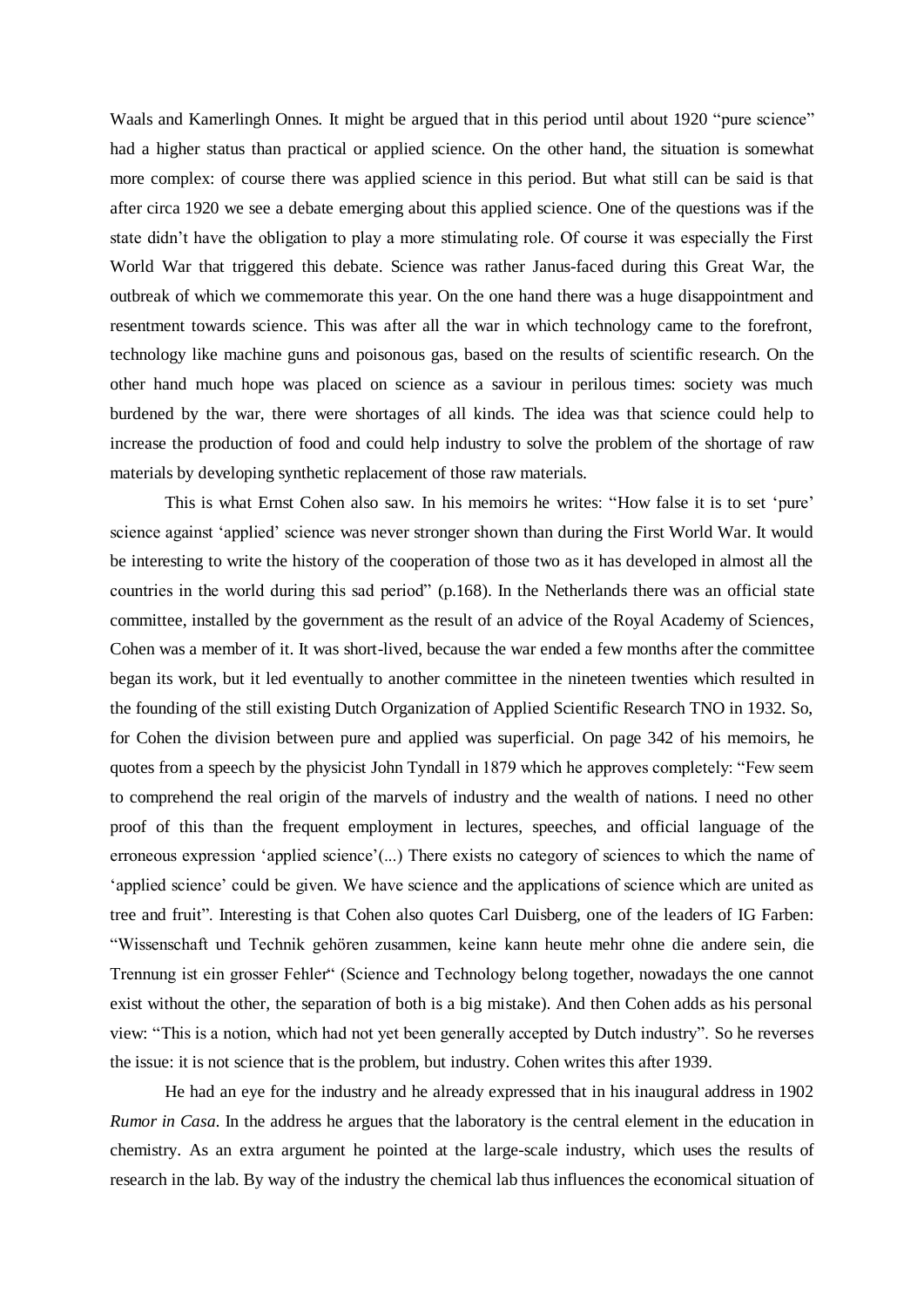the civilized world. But although he always had this open eye for the industry, he realized there also was a tension between that what the industry needed and wanted and science. I already indicated that in 1918 Cohen was a member of the committee that had to solve the problem of the shortages in food supply and in raw materials for the industry. This committee was an initiative of the Section for Natural Sciences of the Royal Academy of Science of which Cohen was a member since 1913. Cohen was aware – as I said – of the needs of the industry, but on the other hand he also had a little distrust of the non-scientific world. During the discussions in the Academy about this committee an earlier discussion popped up again about the question if there was a need for a central laboratory for testing and calibration. Cohen took part in the discussions and made clear that what he wanted for this kind of institutions was a firm grip of science itself. Science had to take the lead over here.

This understanding that science and industry needed each other but that there was a certain kind of final responsibility of science is typical for Cohen. He had a real nineteenth century optimistic view about science, or like his PhD-student and later colleague Hugo Kruyt said in his obituary in 1949: Cohen "was a typical nineteenth century positivist". I think that is a correct view. Part of this nineteenth century positivism is also an optimism, an optimism that ultimately, with a lot of hard work and trial and error, science would solve the problems. In his book on the experimental physics at Utrecht university Han Heijmans points at the plea Cohen made in the middle of the First World War in favour of the natural sciences. He wanted a further integration of science and society, because he thought that science could have a beneficial influence on society. He especially wanted to oppose the distrust of science that runs as a romantic undercurrent through the history of Western society. As Kruyt formulated it in his already mentioned obituary: "philosophical reflection and especially metaphysics were a mysticism to him". In his 1916 speech *Quo vadimus*, Where are we going, Cohen says about the war which held the greatest part op of Europe in the embrace of terror: "One begins to understand the influence on the advancement of culture and morality, one recognizes, that the so called humanities alone are not capable to bring the humane in man to the highest expression, that they have not been capable to prevent the erection of the stake and that they (he is still talking about the humanities) are only useful for a few individuals" (p. 444-445).

There is a little discrepancy over here, but in general this is an idea that is a constant in his thought and he utters it the more when science seems to be in times when he feels there is an oppression of science. The discrepancy is this: although he is not artistic what so ever (he says so himself in the opening pages of his memoirs and regards the efforts of his music- and drawing teachers as a waste of time) he is a man of culture. He knows his classics, he is able to cite Goethe and Condorcet, he quotes Michel de Montaigne and reads Dickens. He is the typical representative of the "gebildetes Bürgertum" as the Germans express it so adequately. He also believes in that. That is why he is so annoyed when he discovers how many people are ill-treating the Dutch language. In his memoirs he gives a whole list of examples from everyday experience of this phenomenon. On the list are not only quotes from students (everyone who has to grade papers of students can easily produce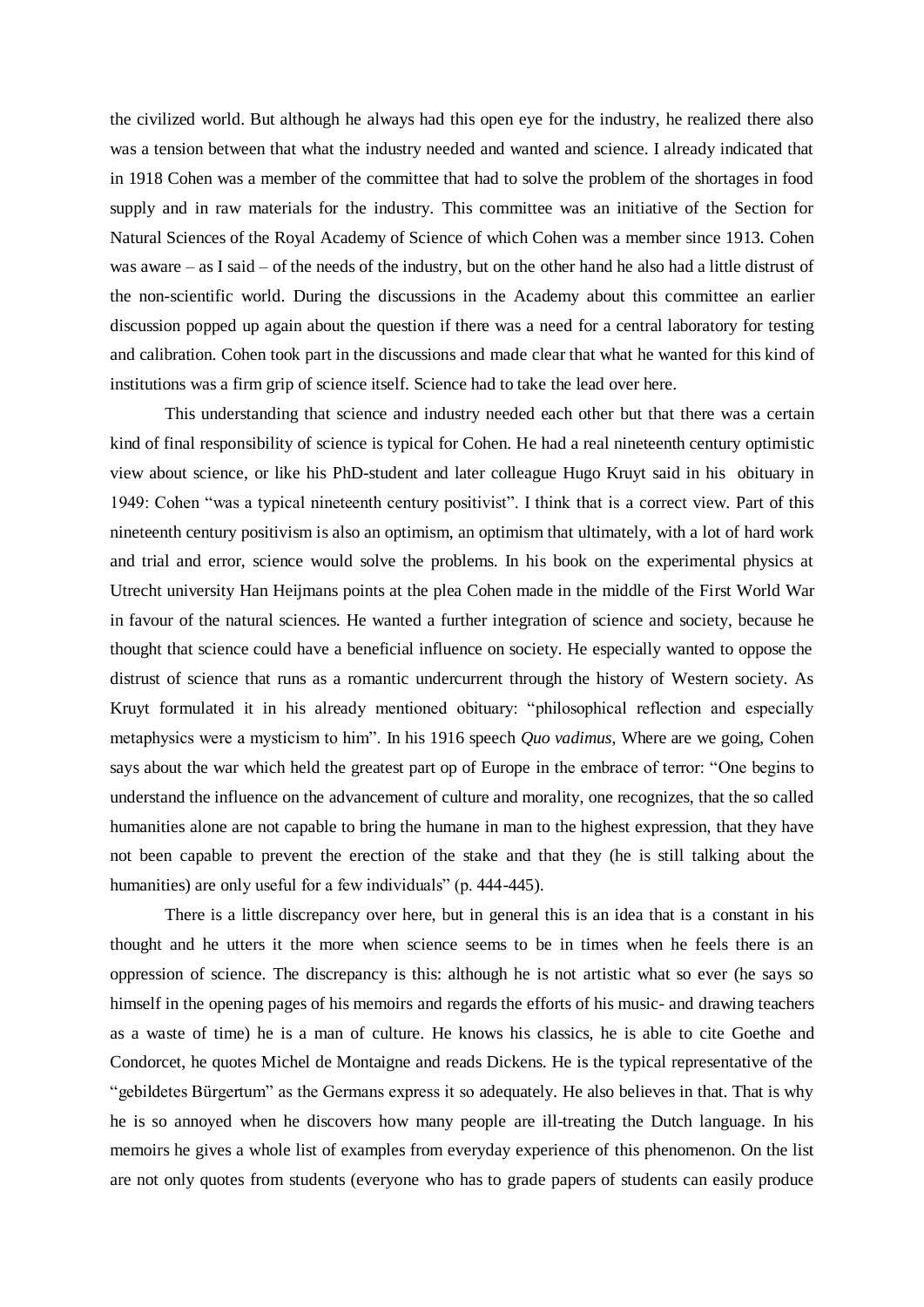such a list) but also from cabinet ministers, government officials and school masters. But indeed, for Ernst Cohen all this is standard behaviour of an elite. Culture and knowledge of the past are prerequisites for the maintaining of society. He doesn't believe in the claims of some parts of the humanities that art and culture should have a higher status than the sciences.

In his dissertation *Synthetisch denken* which deals with the ideas of scientists about their position in modern society in the first half of the twentieth century, David Baneke takes as a case the bankruptcy of science debate in the eighteen nineties originated by Ferdinand Brunetière. Brunetière wrote an article in the *Revue des Deux Mondes* in which he declared science "bankrupt" and concluded that religion was on its way back into the hearts and minds of the people. Science hadn't realised what it had promised. Brunetière also was, more than once, one of Cohen's targets. What Cohen irritated was not so much the predominance of religion in Brunetière's thesis, that was one's personal choice, but that he didn't seem to know anything about what science really was and that he relied of science popularization of the worst kind. That strengthened the idea in Cohen that science education in a broad sense was absolutely necessary.

Education was crucial for him. In a certain way his ideas about scientific education were of an Humboldtian colour. Already in his inaugural address in 1902, *Rumor in Casa*, he said that lab work for students also has an "ethical-aesthetical side". Not only, Cohen argued, "does lab work develop meticulousness and independence and not only raises self-confidence, it also makes him who works earnestly realize how he can best distribute his time and how much patience and perseverance is needed to elicit the secrets hidden in nature" (17). For Cohen scientific education and characterbuilding were one as this quotation shows. He repeated it at several occasions, also in his memoirs. He takes himself as an example: "To the development of those qualities which constitute the character, I only mention perseverance, self-control, a sense of justice, cautiousness in judgment, modesty (hear, hear) and altruism I was wonderfully well schooled by doing research into nature" (184). Those persons who have gone through this *and* who have learned to apply the methods of science are really wanted by industry. They will steer the existing companies into new directions and they are the ones who contribute in the most direct way to the prosperity and happiness of the nation.

Cohen seems to be in tune with his times when he agrees that the university is an important supplier of scientifically educated alumni for the industry. He had, however, strong ideas about what kind of students he wanted to turn out. We learn something about that in the years around 1920, when there was a major change in the Law on Higher Education. In the new regulations one of the changes was that no longer the PhD was compulsory for graduation. It was no longer a doctor that left the university, but a doctorandus. In this operation the programme was reduced to 5 years: three years for the Kandidaats (say: Bachelor) and two years for the Doctoraal (say: Master). Cohen "deeply regretted" this step, as he himself formulated it. On several occasions he aired his feelings. The doctorandus, he wrote, is someone whose scientific development has come to a standstill. Cohen speaks of a suddenly interrupted process. The five years of study of the doctoraal he sees as just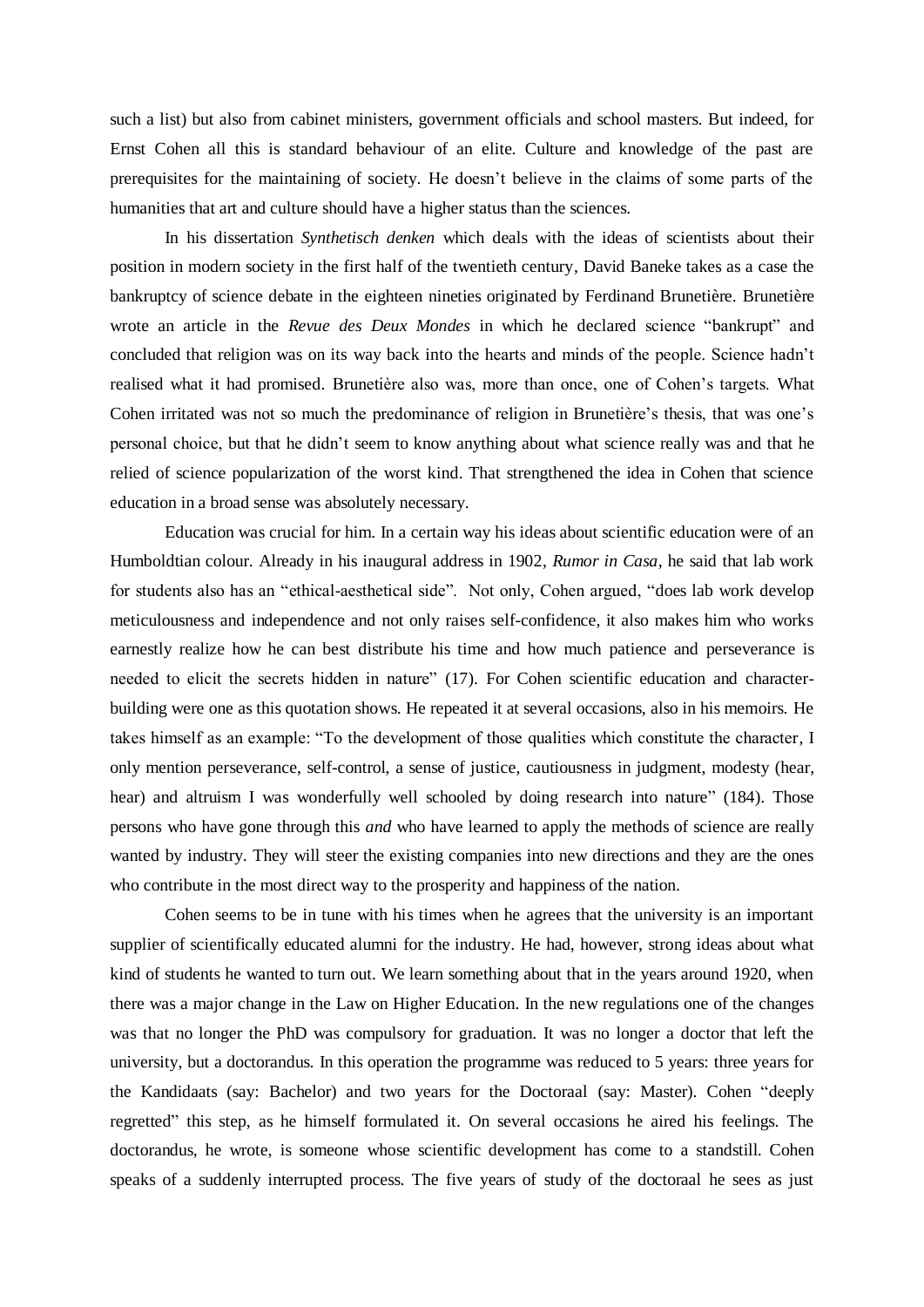introductory. The most important for him is the PhD, that is when a student has proven himself. Cohen was not the only one who ventilated this opinion. In 1924 an interesting brochure appeared, published by the Amsterdam based national newspaper *De Telegraaf* . It included interviews with reknowned university professors. One of them was Nobel prize winner Pieter Zeeman and he also complained of the new system. For him also the graduated PhD student was to be preferred above the doctorandus graduate.

I mention this, because when I compare this with Hugo Kruyt's well known brochure *Hooge School en Maatschappij* which he published in 1931 Kruyt had been, like Ernst Cohen and many of his colleagues to the United States, but he came back with other ideas than most of them. Kruyt had seen the campuses of American universities and he noticed the variety in students that were studying on those campuses: different levels, different programmes, difficult course duration, etc. Wouldn't it be more beneficiary for the students *and* for society when such a system would be introduced in the Netherlands? This brochure *Hooge School en Maatschappij* generated a broad discussion on the topic, although nothing changed. Nevertheless, what we see is a rift in the discourse on higher education. Maybe we can call it a rift between generations. For Cohen, as we have seen, there was no such thing as a dichotomy between pure science and applied science. He also saw no problem in training students for jobs in the industry. But the starting point for all this was scientific work. The profit for society resulted more or less automatically from doing science, classic experimental science.

Maybe you think: when is he coming to the point and will he go into the question of the entrepreneurial Ernst Cohen. Well, to come to that I first needed to explain that for Ernst Cohen there was no real division between pure and applied science and that education for him was more than just training useful employees. But again I will first look at the context. In his inaugural address *Speuren op de tast* Ernst Homburg maps out the early twentieth century history of industrial research. He sees a convergence of the developments somewhere in the nineteen thirties. In the first decades of the twentieth century we see that scientists at the universities (like Ernst Cohen for instance) develop an open mind towards the needs of the industry but maintain the idea that science for science' sake is what really matters. Good fundamental science will lead to commercial applications and there is nothing wrong with that. On the other side, I mean the side of the industry, we see the founding of some very well equipped laboratories of big firms (oil companies for instance) which do basic testing and some product research. In the nineteen twenties and more so in the nineteen thirties we see another development. We see a tendency that the laboratories of the big corporations are doing more and more fundamental scientific research. An important example is the Philips Physics Lab. In the universities we see the reverse of this development. More and more the professors are earning surplus money to keep their laboratories up to date, to buy new and expensive equipment and to develop new research programmes. This was partly instigated by the economical circumstances of the nineteen twenties and the nineteen thirties. It was also a result of the speeding up of the technological needs and possibilities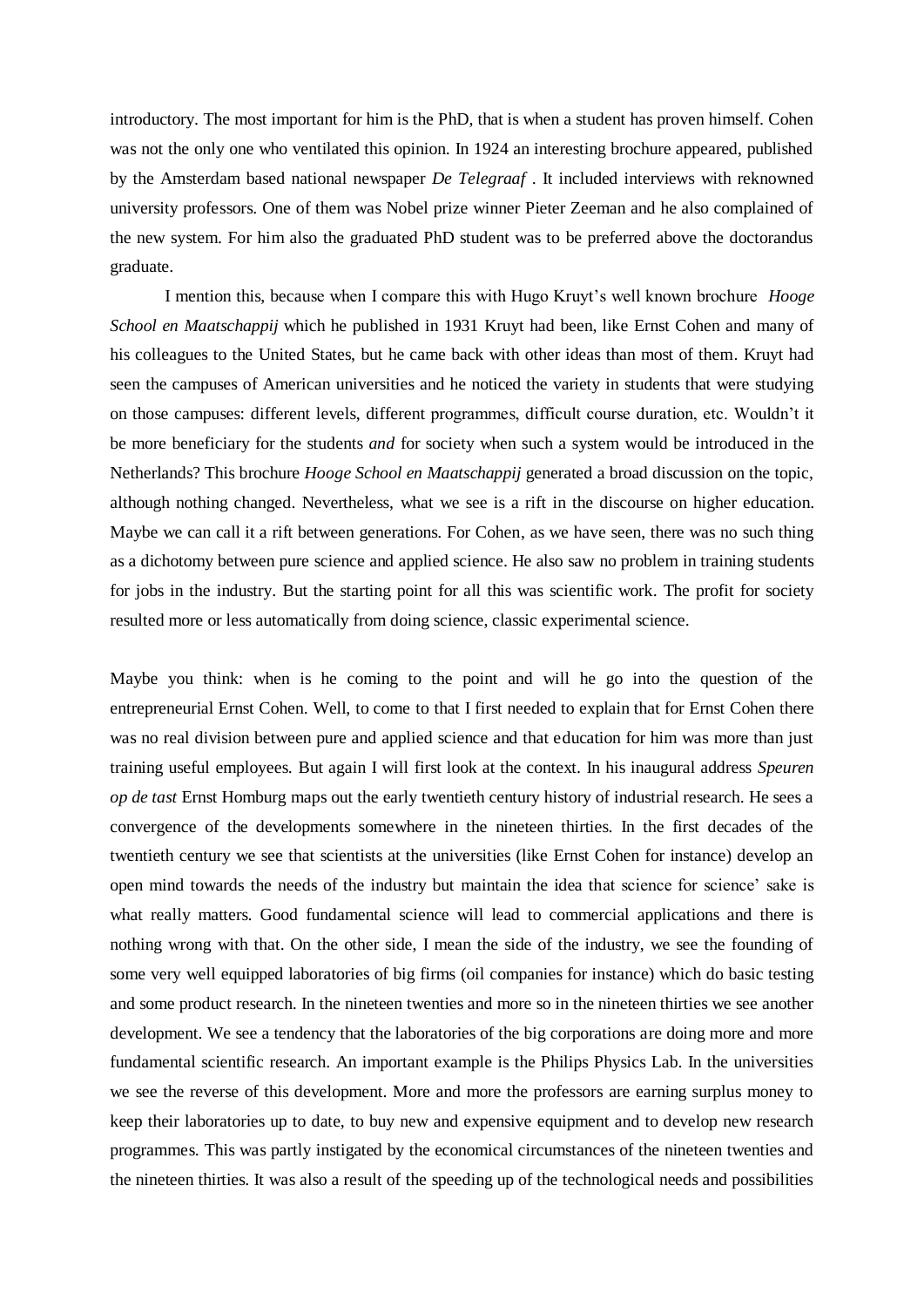for research labs, possibilities that were very expensive. This way of earning money however had also something to do with a change of mentality, another attitude towards the idea of science and education.

In history and sociology there is a theory that uses the concept of generations to give an explanation of historical change. I won't go into the details of this theory now, but maybe we can see here a change of generations. Cohen's younger colleagues were prepared to go a step further than he did. Take for instance the physicist L.S. Ornstein in Utrecht who had connections with a foundation for lighting and a foundation for heat. And via these foundations he was connected to the industry. A considerable part of his lab personnel was hired with money he earned with work for commercial third parties. Ornstein was not the only one of his generation. There was also Ernst Laqueur in Amsterdam who worked with the slaughterhouses in the town of Oss and eventually was one of the founders of the pharmaceutical industry of Organon. Or take Paul Ehrenfest in Leiden who earned money for his institute as a result of cooperation with the Philips Physics Lab in Eindhoven. For all of them science was science, but they all were walking the path of commercial exploitation of their respective sciences. Cohen did not.

One might wonder why. To begin with: was it something in his background? Wasn't he used to industry? On the contrary. He was the grandson of a manufacturer of vinegar and his father was one of the founders of a chemical firm that from coal produced raw materials for the dying industry. Because of his father all kinds of industrialists frequented their house in Amsterdam, among them J.C. van Marken, the well known owner and founder of the Nederlandsche Gist- en Spiritusfabriek. So, it was not his background, from childhood on he was acquainted with industry and trade.

What else could have prevented him from making the commercial turn? His character perhaps? It becomes rather clear from Cohen's memoirs that this was not the case. When in 1918 Cohen celebrated the 25<sup>th</sup> anniversary of his doctorate, friends and colleagues presented him a special issue of the *Chemisch Weekblad*, the Chemical Weekly. Hugo Kruyt wrote in it: "Cohen is a man of action" and he was right. Cohen also didn't have contempt of money. When the Dutch Congress for Science and Medicin gathered in Utrecht in 1921 he saw that the financial situation of the Congress was not good. So he asked a friend of his who was in the tourist business and asked him to take care of the programme leaflets: the idea was to fill them partly with advertisements. And indeed: they didn't cost anything. On the day of the meeting of the Congress he went to the large coal trading firm SHV which existed 25 years. Cohen congratulated the board of directors and asked them to give a birthday present to the congress. They did and he brought with him to the opening session of the Congress a cheque of 5000 guilders, which is nowadays more than  $\epsilon$  36.000 worth. Yes, he really was a man of action. When he came to Utrecht in 1902 he came on one condition: that the university gave him a new laboratory. When this did materialize fast enough he personally went to the prime minister and within a few week he had a plan and got approval. He did the same in 1916 when he visited the minister who was responsible for education to negotiate the enlargement of the Van 't Hoff laboratory.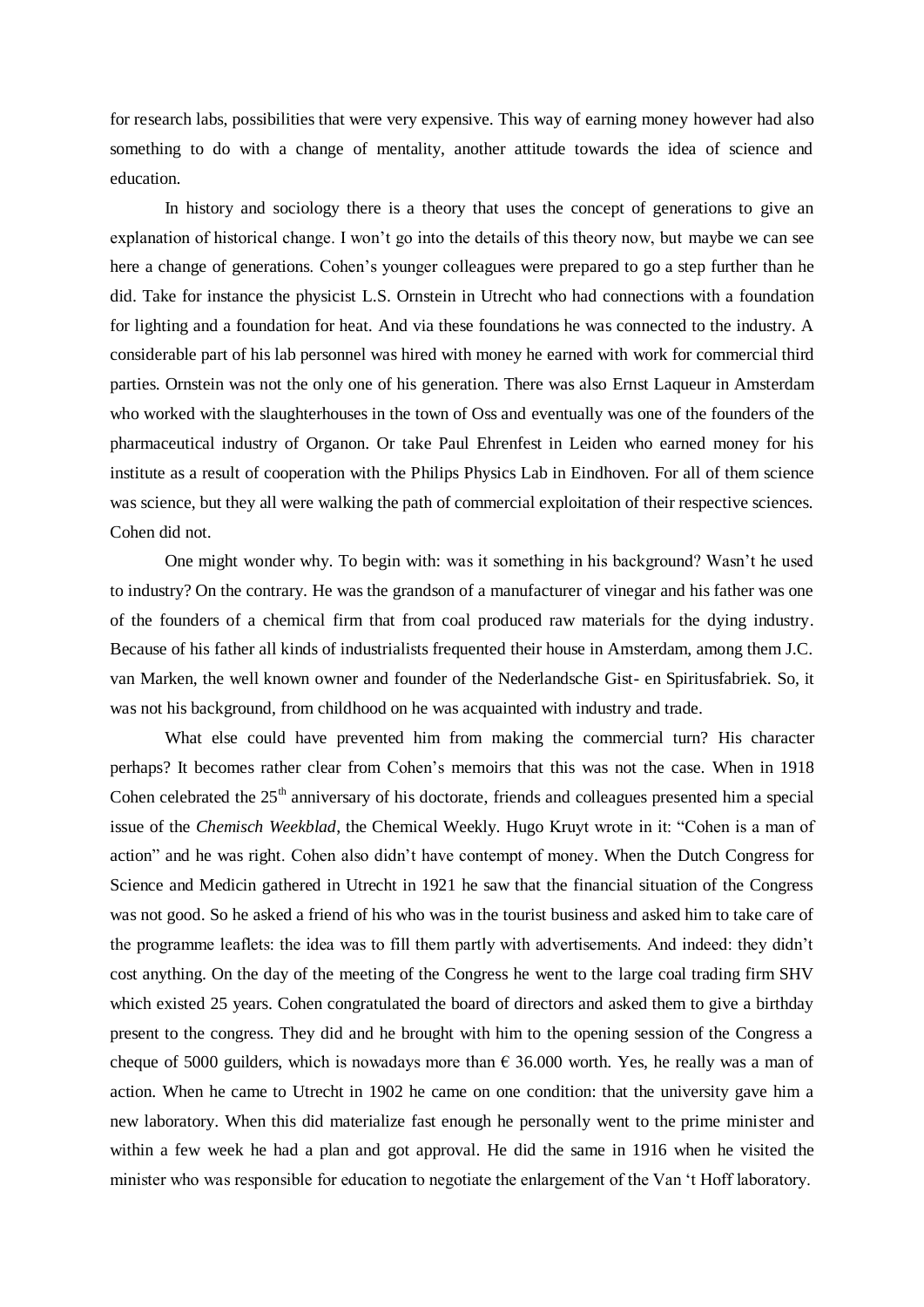Cohen had the energy, the will and the capabilities collect money. He had, as we would say today, certainly an earning capacity. But this energy did not go into relations with the industry like his younger colleagues would do in later years. For him it was important to convert this energy, of which he had a huge supply, into a social return. Countless were the clubs and societies of which he was a member, or rather of which he was in the board.

When I try to summarize this is what struck me most and what surprised me when I read Cohen's memoirs: if there was any of the scientists in the Netherlands in the first decades of the twentieth century of which I had expected that he scientist and the entrepreneur would have merged it would have been Ernst Cohen. From character, temperament and background he seemed almost to have been destined to be a great scientific entrepreneur. Of course this is psychology of a very amateurish kind, but I think it was the same background that prohibited it. He was from a nineteenth century bourgeois family for which it was important that the social fabric was preserved. Civilization, politeness, refinement, culture, good manners: they are all words you can find in a dictionary when you search for an exact translation of the word "beschaafdheid" or "beschaving" and they all can be applied to him. That is also why Cohen has always emphasized the importance of education and that is also why for him the past was as important as the future was. Business and industry were important for the prosperity of the nation, but there was always something else that was deep down more important.

This idea of "beschaving"is maybe also one of the keys to another enigma in relation to Ernst Cohen. Ever since I have read the story of Cohen's life I have been wondering why oh why he didn't go into hiding after he was released from camp Vught: it would have been easy. He knew people, money could not have been the problem. But he didn't. Instead he went to his friend and colleague Willem Pompe, one of the law professors. The story goes that Cohen asked how it was legally possible that all this nazi-barbarism couldn't be stopped. Pompe must have answered that this regime had nothing to do with the legal foundations society was used to. And therefore my idea that the reason why he didn't hide when they came for him is this: he stood for nineteenth century civilization and there was no place for a system that violated everything he stood for. You don't discuss with them.

## Literature:

David Baneke, *Synthetisch Denken. Natuurwetenschappers over hun rol in een moderne maatschappij, 1900-1940* (Hilversum 2008).

Ernst Cohen, *Rumor in casa* (Utrecht 1902).

Ernst Cohen, 'Quo Vadimus', in: *Chemisch Weekblad* 1917, nr. 19, 438-456.

Ernst Cohen, *Na Driekwart Eeuw. Levensherinneringen* (ed. F. Broeyer en L. Dorsman) (Utrecht 2013).

Leen Dorsman, 'Inleiding: Onderzoek in Opdracht', in: L.J. Dorsman en P.J. Knegtmans, *Onderzoek in opdracht. De publieke functie van het universitaire onderzoek in Nederland sedert 1876* (Universiteit & Samenleving 3) 9-23.

*De Toekomst der Natuurwetenschappen in Nederland. Een enquête onder onze geleerden, gehouden door De Telegraaf* (z.p., z.j. [Amsterdam 1924]).